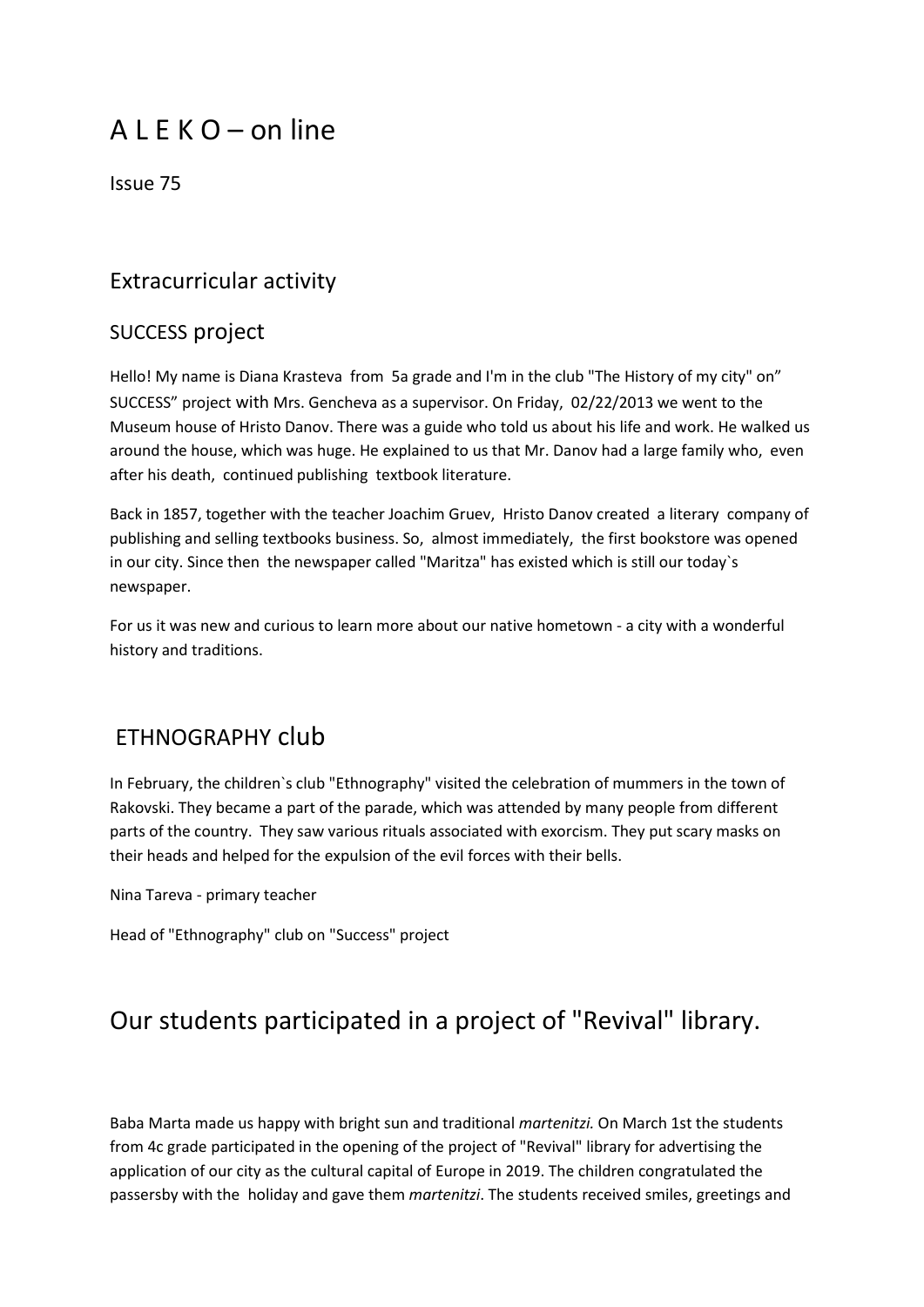even *martenitzi*. They were especially excited by several foreign guests of Plovdiv, who accepted the *martenichki* with enthusiasm and curiosity.

# School for Parents

## Strategies for dealing with bullying between peers

- Do not be afraid not to show any fear to the hooligan
	- Do not reply to insults because It also provokes the aggressor even more.
	- It should be clear to the bully that his behavior will be reported to a teacher or a parent. Children are afraid of spilling their classmates because they believe that they will ridicule or annoy them more. But revealing the abuse to an adult is the only way to stop it.
	- Talk to teachers or the headteacher to make sure that measures will be taken against such future events.
	- Encourage the children to develop their interests and abilities. Make them participate in activities outside school that they like.
	- Remind them that you'll always be there if they need you. Just to listen to them, your presence will help.
	- Teach children to support each other. Bullying at school is reinforced by the fact that it is ignored.

Zdravka Petrova, guidance counselor, by materials on the Internet

#### PATRIOTISM

#### Day of Forgiveness

Fortunately, one of the major spring festivals in the Bulgarian folk calendar, is still alive. All over Bulgaria it is called with different names like: Shrovetide, Forgiveness, Pokladi, Oratnik.

Mardi Gras has a variable date - it depends on Easter and takes place seven weeks before the biggest Christian holiday – Jesus Resurrection. This year Mardi Gras is on March 17.

Since ancient times Bulgarian people have celebrated the coming of spring and the awakening of nature.

A series of holidays, rituals and customs, preceding Easter, begins with Mardi Gras.